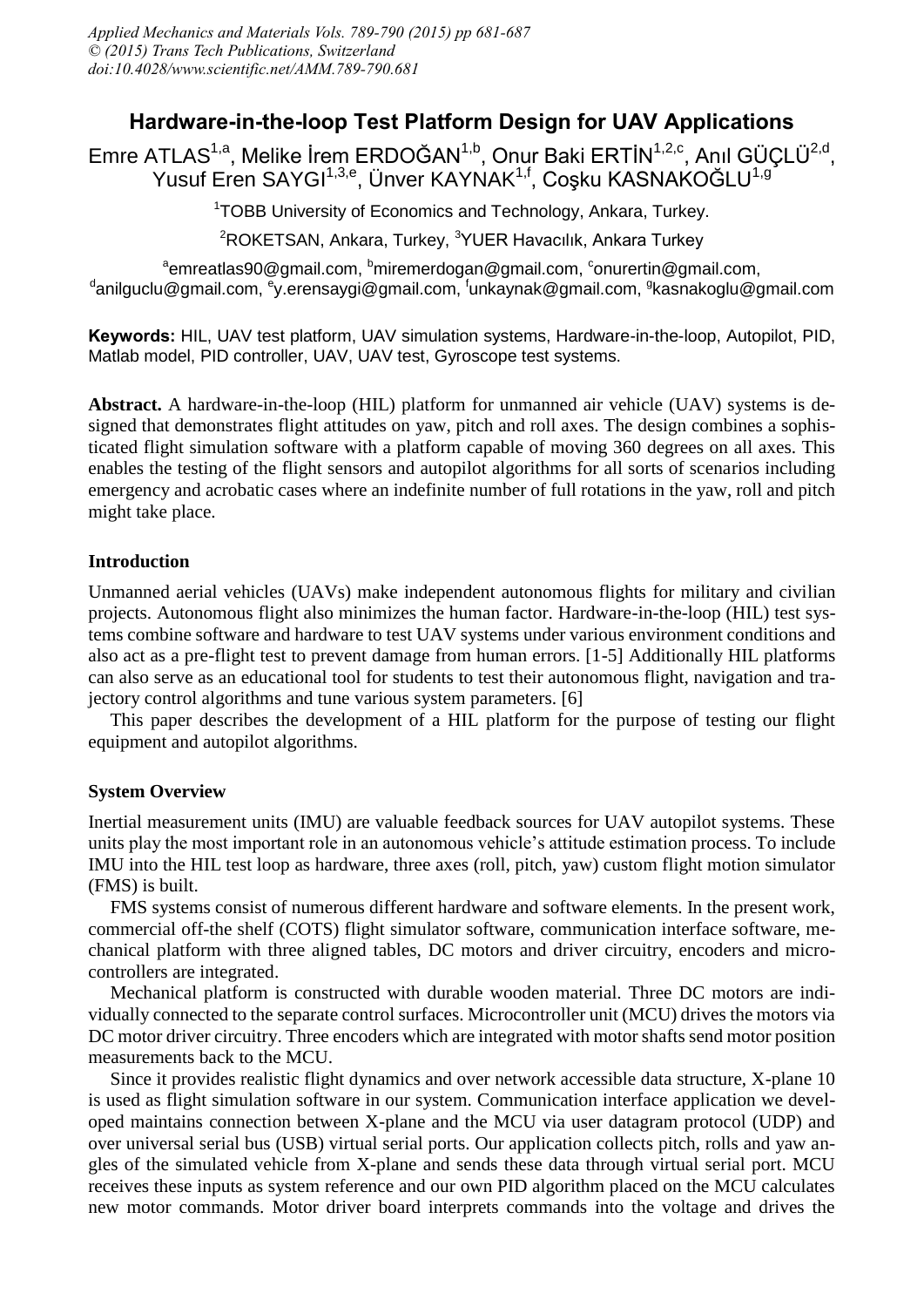motors. Three individual PID controllers are implemented for each axis and encoders provide position feedback to PID controllers. Block diagram of the system is shown in Fig. 1.



Fig.1. System Block Diagram

### **Flight Motion Simulator**

**Electromechanical Design.** FMS (Flight Motion Simulator) is able to perform three axis movements. The placement is as follows: longitudinal axis performs in the inner plane, lateral axis performs in the middle ring and normal axis performs in the outer ring. Our design started from inner plane whose size is chosen according to the size of the autopilot boards to be tested. Then middle ring which is also inner plane holder was chosen considering inner plane and link between inner plane and middle ring. After that outer ring which is also middle ring holder was chosen like middle ring. Finally outer holder was chosen based on the entire platform. Plywood was chosen as main material for constructing prototype platform. Inner plane, middle and outer ring are made of plywood. Also outer holder is made of wood. After that torque was calculated for each angle and motors were chosen accordingly. Also motors were chosen considering real platform could be heavier than the prototype. Then the calculations were iterated according to chosen motors. Encoders are necessary for this application to provide angular position feedback. Based on our calculations, for inner plane and middle ring movement identical motors were chosen and for outer ring another motor was chosen whose specs are shown in Table 1.

|                               | Longitudinal and lateral axes | <b>Normal axis</b>   |
|-------------------------------|-------------------------------|----------------------|
| <b>Dimensions:</b>            | 37D x 78.3L mm                | 37D x 66L mm         |
| <b>Weight of motor:</b>       | 188,4 g                       | 0,22g                |
| <b>Gear Ratio</b>             | 131:1                         | 67:1                 |
| <b>Voltage Range:</b>         | $6 - 15$ V                    | $6 - 15$ V           |
| <b>Nominal Voltage(VDC):</b>  | 12V                           | 12V                  |
| Speed @ Cont. Torque, 12V:    | 75 rpm                        | $150$ rpm            |
| <b>No-Load Current @ 12V:</b> | $250 \text{ mA}$              | $300 \text{ mA}$     |
| Peak Current (Stall) @ 12V:   | $6000 \text{ mA}$             | 5000 mA              |
| <b>Stall Torque @ 12V:</b>    | $20 \text{ kg/cm}$            | $14,4 \text{ kg/cm}$ |

While constructing platform each axis was boned from the middle. This ensures that the same point is in the center of all axes. Each axis rotates freely which causes twisting of cables so slip rings are used for solving this problem. Slip rings provide transmission of either data or power without any problem. For each axis different slip rings are used: For outer ring 24 cables x 1A slip ring, for middle ring 12 cables x 1A and for inner ring 6 cables x 1A slip rings were used. After that all cables were plugged and named. With this cabling the construction is completed as in Fig. 2.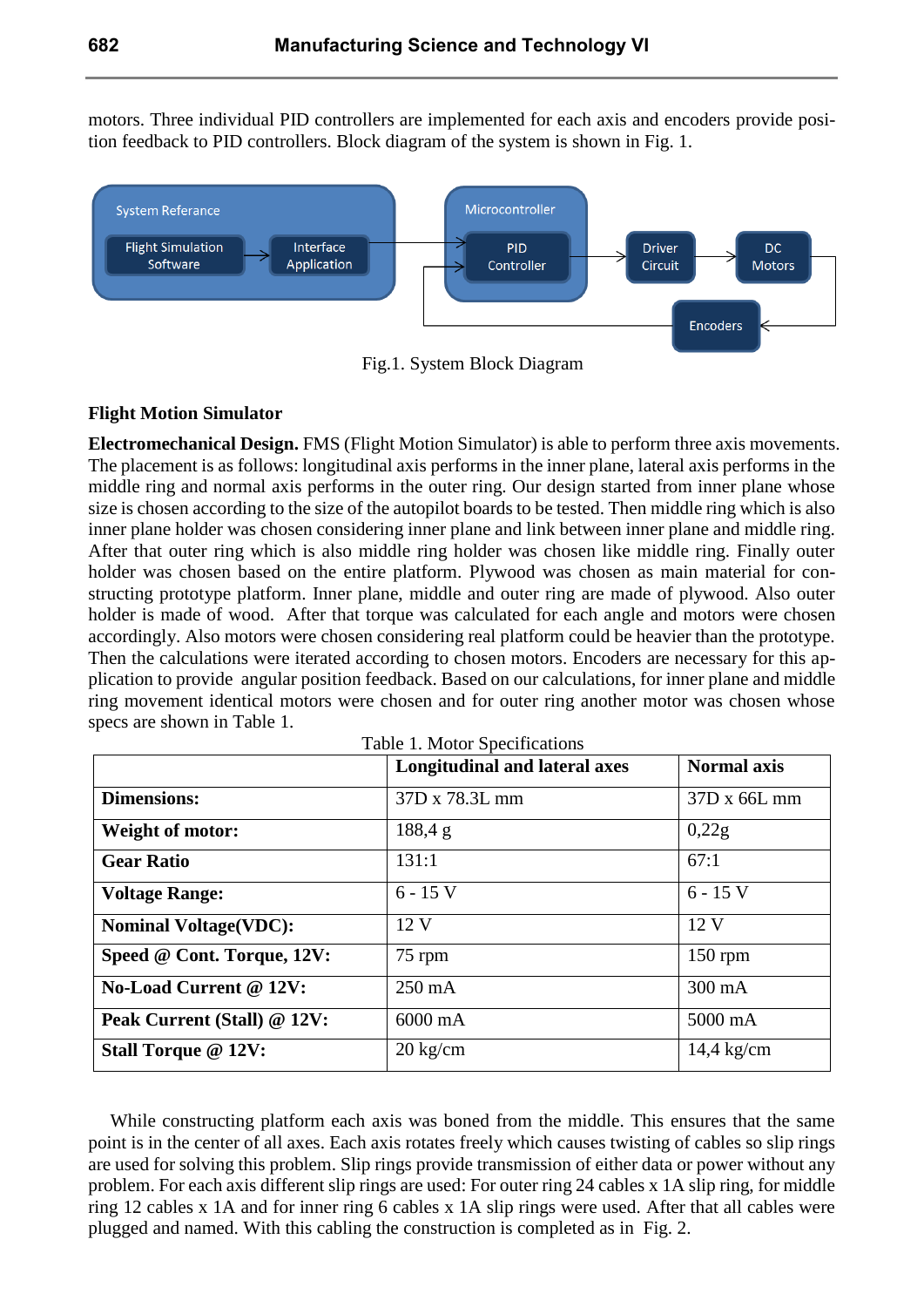

Fig. 2. Photo of the HIL platform

Next step is controlling the platform. For this purpose Arduino Mega was used as a microcontroller and Pololu dual VNH5019 motor driver and L298N were used for driving the motors. Motors have six connections:  $+$ ,  $-$ , gnd, vcc, hall sensor A and B for encoders.  $+$  and  $-$  pins are connected to motor drivers which let us change direction of rotation using high/low values from microcontroller, Hall sensor A and B pins 4 are connected to microcontroller's interrupt pins and gnd and vcc are connected to gnd and 5V pins. Read encoder values give how many steps the motor stepped and multiplying this value with CPR value gives angle value as a result. Calculated angle values for each axis are used by each axis' PID controller. Arduino's communication with the computer on which the fligth simulator operates is provided by RS232 protocol with USB with data transfer speed of 115200 bps. Computer sends data to serial port in 16 byte by 16 byte format. Arduino reads these 16 bytes then processes this data to obtain roll, pitch and yaw values. These values are the setpoints of each axis.

After obtaining input and setpoint, Arduino calculates the output of the PID controller; this value is between -255 to 255 where minus sign represents counter clockwise direction. Arduino changes digital pins values High(5V)/Low(gnd) to Low(gnd)/High(5V) according to this output's sign and its absolute value is sent as PWM signal between 0 to 255 from Arduino's pwm pins to motor drivers input pins. Motor drivers have connection between power supply's 12V and ground and gnd, vcc, 3 input which the 2 of them are received from Arduino's digital pins are used for determining direction of rotation and other one received from Arduino's PWM pin is used for determining speed. Speed is determined by applied voltage changing between 0 to 12V based on received signal from Arduino's PWM pin. After this the final step is controller design for the motors.

#### **Software Design.**

#### *Controller Design*

During the tests at each time step the plane's Euler angle values are sent to the FMS. For this reason it is necessary to model the FMS mathematically and design a controller for each axis. Modeling is started after the FMS is fully integrated physically. As stated before, FMS is composed of three axes which are yaw, pitch, and roll. Modeling, parameter estimation, and controller design steps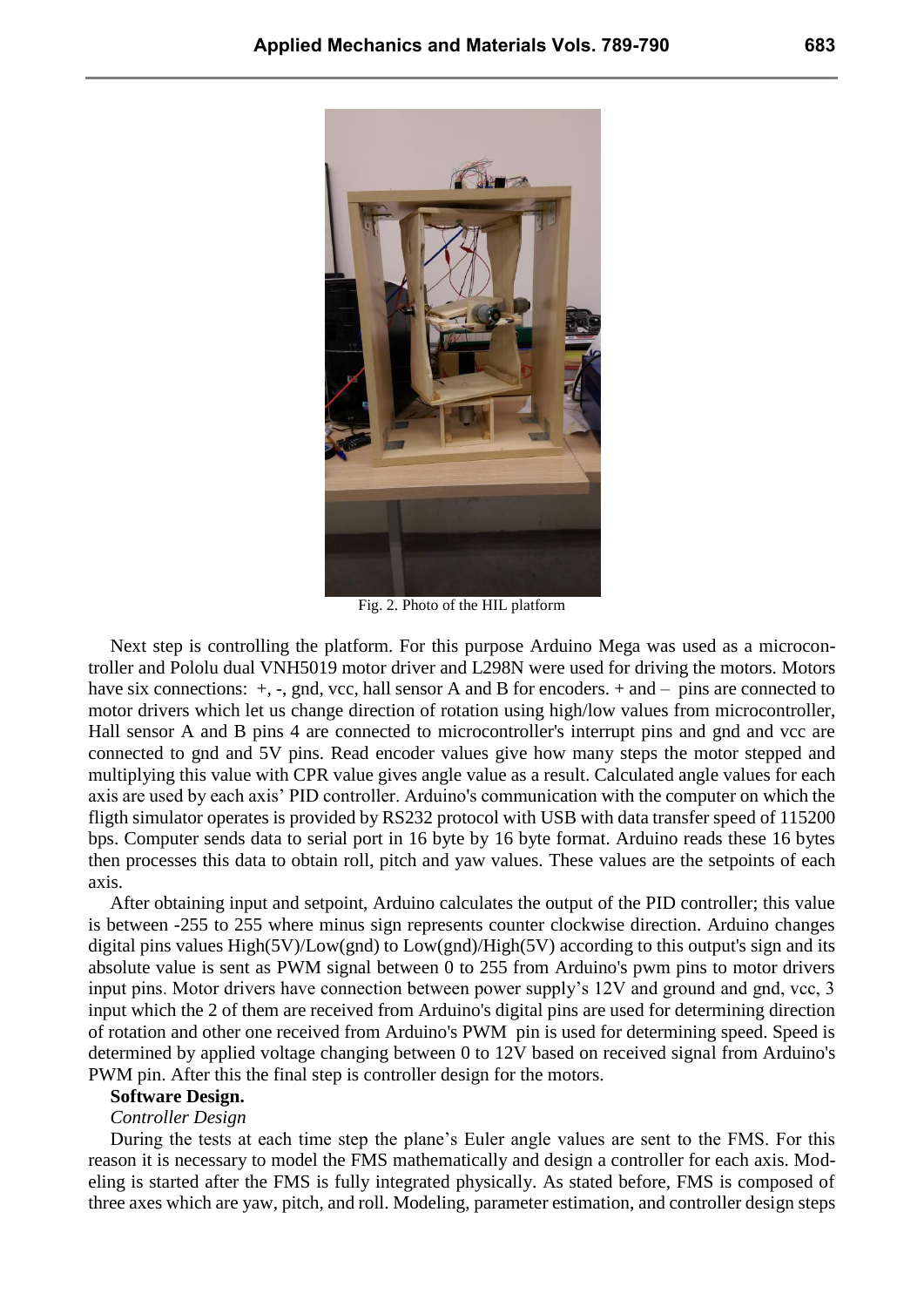are done for each axis individually. At first a PID controller is set and applied to an axis. At each time step, motor position is logged. It is assumed that the DC motor has a second order transfer function as;



where  $\dot{\theta}$ : Angular velocity, rad/sec, V: Applied voltage, Volts, K: Motor torque constant, Nm/Amp, : Moment of inertia of the rotor,  $\text{kgm}^2$ , L: Electric inductance, H, R: Electric resistance, Ohm, and **B**: Motor viscous friction constant, Nms.

At the first motor, which actuates yaw axis, a PID type controller is built in MATLAB/Simulink as in Fig. 3.



Fig. 3. Simulink Model

As stated before PID controller parameters are set with empirical methods. Some reference commands are sent to the motor and its rotational position information, which is taken from encoder, is logged. Then, by means of Parameter Estimation Toolbox of the MATLAB software, K, J, L, R, B parameters are estimated. Initial values are assigned to the parameters, which will be estimated. In the model (Fig. 3), reference commands and encoder data are defined at In1 and Out1 port, respectively. PID controller gains are fixed as they are. To estimate the parameters which are placed in the DC motor block, Pattern Search optimization method and Latin Hypercube search method are used. After the parameters are estimated, PID gains are estimated with using Control and Estimation Toolbox. Above steps are done for yaw, pitch, and roll axes separately. After the estimation, motor and PID controller gains are found as Table 2.

Table 2. Controller and Plant Parameters

| Yaw Axis   | Parameters  | Values    | <b>Controller Gains</b> |        |
|------------|-------------|-----------|-------------------------|--------|
|            | K           | 1.6839    | $\mathbf{P}$            | 1.226  |
|            | J           | 0.1044    | I                       | 0.0172 |
|            | $\mathbf R$ | 1.0462    | D                       | 0.12   |
|            | L           | 2.2295e-8 |                         |        |
|            | B           | 1.0918    |                         |        |
| Pitch Axis | K           | 2.2800    | $\mathbf P$             | 1      |
|            | J           | 2.1244e-4 |                         | 0.008  |
|            | $\mathbf R$ | 1.2017    | D                       | 0.035  |
|            | L           | 4.0099e-4 |                         |        |
|            | B           | 1.6677    |                         |        |
| Roll Axis  | K           | 2.7598    | $\mathbf{P}$            | 1.226  |
|            | J           | 0.0291    |                         | 0.0172 |
|            | $\mathbf R$ | 0.0641    | D                       | 0.0702 |
|            | L           | 0.3589    |                         |        |
|            | B           | 1.6472    |                         |        |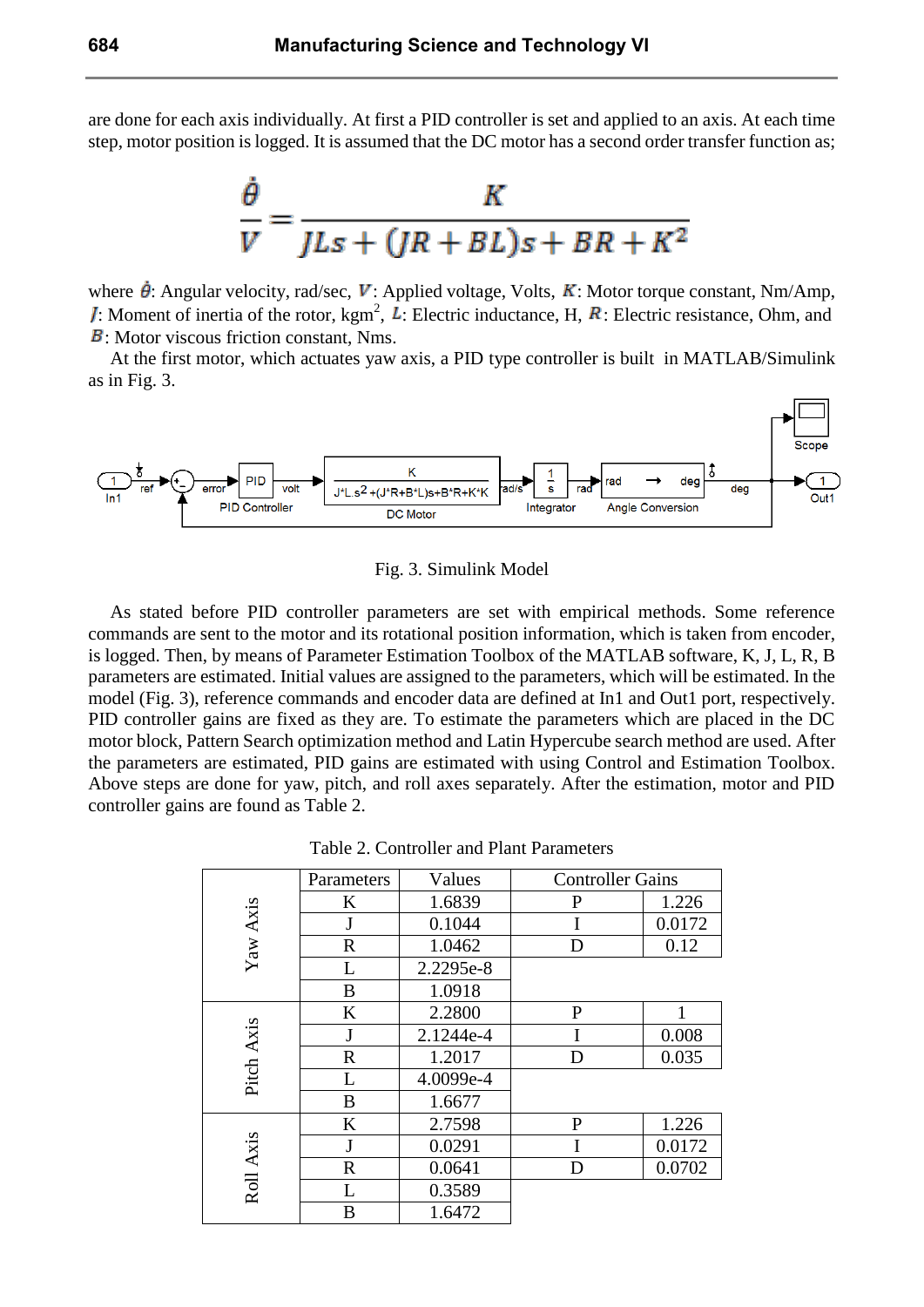#### *Flight Simulation Software Integration*

Xplane 10 allows user to work with out-of-the-box vehicle models; this feature lets us skip vehicle modeling process and gives us the flexibility to change the plane model at any time. Low costs, high payloads and durability makes remote controlled (RC) model planes perfect platforms to build up UAV systems. A very common trainer type RC model plane PT-60 is selected as our Xplane plane model. PT-60 is a four channel plane thus it is possible to control aileron, elevator, rudder and throttle channels. According to these channel inputs and environmental effects (if enabled) the simulation software calculates the vehicle's attitude. Xplane simulation window and PT-60 plane can be seen in Fig. 4.



Fig. 4. Xplane Simulation Window and PT-60 plane

Xplane lets user review and transfer flight data to any other UDP enabled application. Xplane uses 41 byte-length data arrays to receive and send data. First 9 bytes contain dataset number and data type, rest 32 bytes can carry up to 8 variables, each of 4 bytes in IEEE 754 single precision binary floating point format. Xplane has to be configured to send dataset number 17 which contains roll, pitch and yaw angles of the vehicle [1].

Communication interface application listens to Xplane's UDP send data port, captures datasets, distinguishes headers from data and sends angle bytes to the MCU over serial port. MCU turns byte data into meaningful integers and uses these values as the axes' reference angles.

### **Results, Conclusions and Future Works**

Using the HIL platform we can find the most efficient control algorithms and route planning under various environmental effects. HIL platform co-operates software packages including X-plane for the flight visualization, Arduino microcontroller and C# code on the computer.

Matlab/Simulink is also used for the dynamic flight model, and control algorithms. HIL platform , management computer and radio control are also connected to each other through Arduino, motor driver and USB cable. HIL platform has been successfully used to test the software systems in real time with realistic visual feedback of UAV.

HIL simulation platform has been successful in reducing the number of flight tests and enabling finding software faults or the best flight control algorithms before flights. All measurements are realistic results taken from real sensors of the real-time controller placed on the platfrom. The platform's behaviors under different inputs are shown in Fig. 5.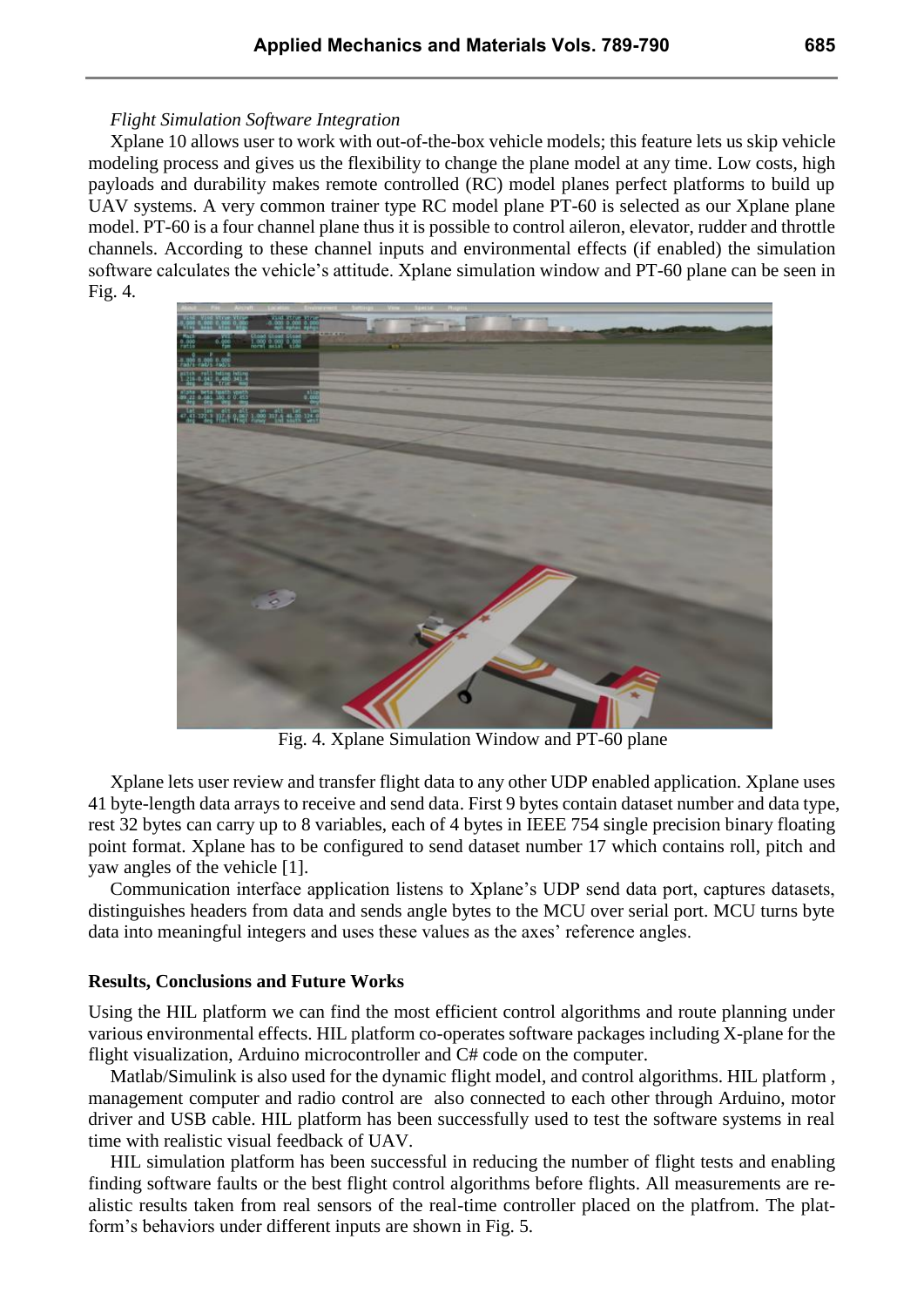

Fig. 5. Platform Responses for roll, pitch and yaw axes

In the figure every two seconds the set point changes from 10 to -10 degrees and is sent to platform; it can be seen that platform successfully follows the set point with very small error (about 0.5 degrees) under desired circumstances.

Future research directions include building a more reliable platform construceted from another material and the testing of various autopilot algorithms on the platform.

### **Acknowledgements**

The authors would like to thank the Scientific and Technological Research Council of Turkey (TÜBİTAK) for supporting this work under project number 113E581.

# **References**

[1] Onur Baki Ertin, Halim Korkmaz, Ünver Kaynak ve Coşku Kasnakoğlu. Hardware-in-the-Loop Test Platform for a Small Fixed Wing Unmanned Aerial Vehicle Embedded Controller. The 32nd IASTED International Conference on Modelling, Identification and Control, Innsbruck, Austria, 2013.